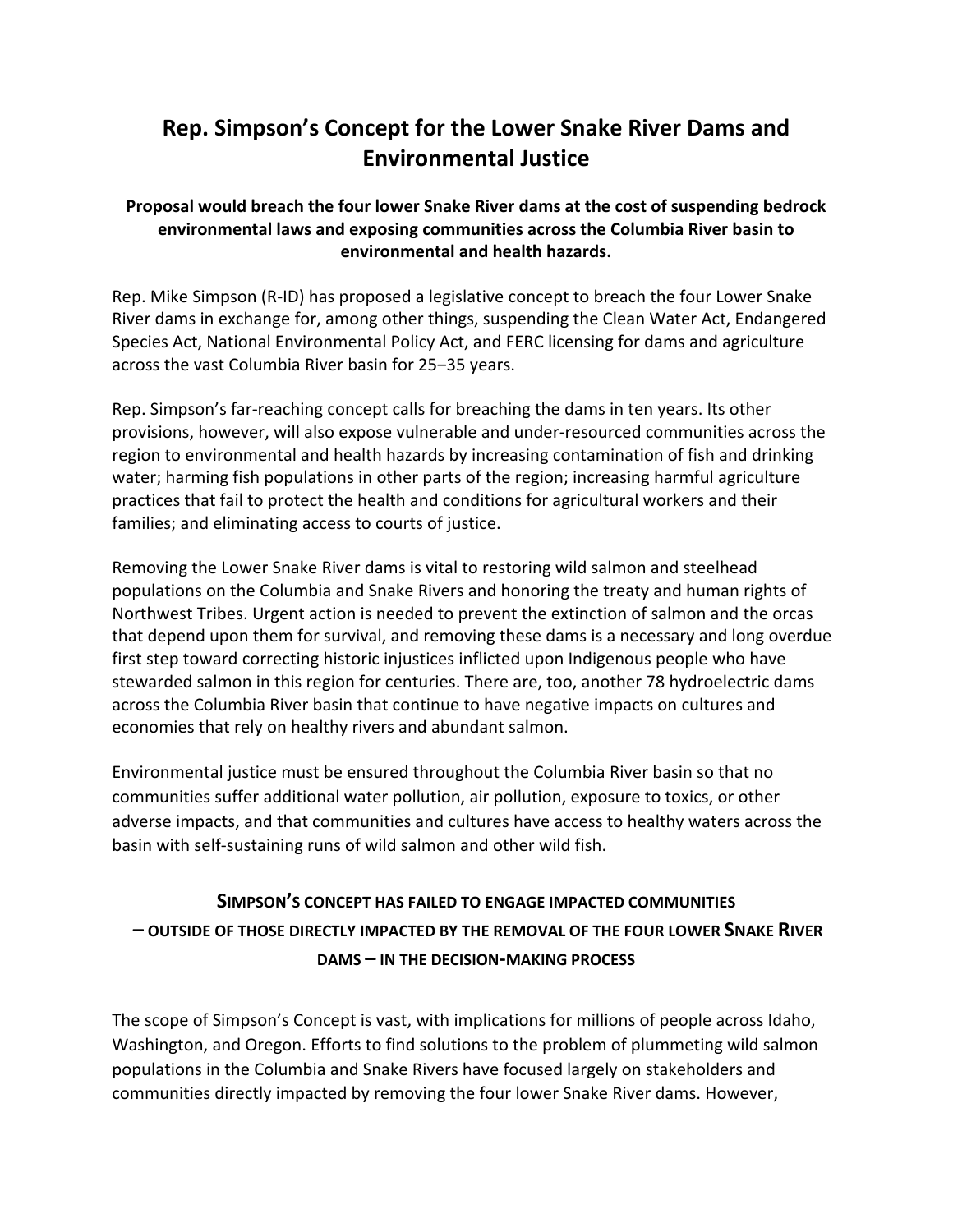Simpson's proposal will decrease environmental protections and increase environmental hazards for people throughout the Columbia River basin. It is important for people in all impacted communities to be informed and engaged in efforts to shape any regional solution to restore wild salmon.

### **SIMPSON'S CONCEPT REMOVES EXISTING PROTECTIONS FROM ENVIRONMENTAL AND HEALTH HAZARDS AND SUBSIDIZES ACTIVITIES THAT WILL INCREASE THOSE HAZARDS**

The Simpson Concept would freeze current requirements for 48 hydroelectric dams licensed by the Federal Energy Regulatory Commission (FERC) across Washington, Oregon, Idaho, and Montana for up to 50 years. The Concept would also suspend the Endangered Species Act (ESA), Clean Water Act (CWA), and National Environmental Policy Act (NEPA) at all of these dams, plus another 30 federal hydroelectric dams, with respect to salmon for 35 years. That means that species, habitat, and water quality would no longer be protected by these bedrock environmental laws at any of these 78 dams across the Columbia Basin.

The Concept would also establish "voluntary" agricultural watershed partnerships across the entire Columbia Basin in which "agricultural interests" would be exempt from the CWA and the ESA for 25 years with respect "to water issues in their basin." This would effectively eliminate protections for rivers, streams, wetlands, aquifers, species and human health. While granting unprecedented exemptions from environmental laws to the agriculture industry, the Simpson Concept encourages development of highly‐polluting concentrated animal feeding operations (CAFOs) in the Columbia River basin.

### *Species that provide vital food sources for communities will be compromised and will suffer population declines.*

- $\circ$  People who depend upon fish and shellfish need plentiful populations of these species to harvest. The CWA and ESA are charged with ensuring protection and recovery of these species. Without these laws, there is no protection of these species, nor do people have the right to protect themselves.
- $\circ$  The CWA and ESA have resulted in more protective water quality standards for toxics that protect species populations in Oregon, Washington, and Idaho. The Simpson Concept puts those standards and the species that depend upon them at greater risk.

## ● *People who consume fish and shellfish will be at increased risk from chemical and pesticide contamination.*

 $\circ$  People who depend upon fish and shellfish for cultural, subsistence, or employment reasons consume higher levels of tissues contaminated by industrial and agricultural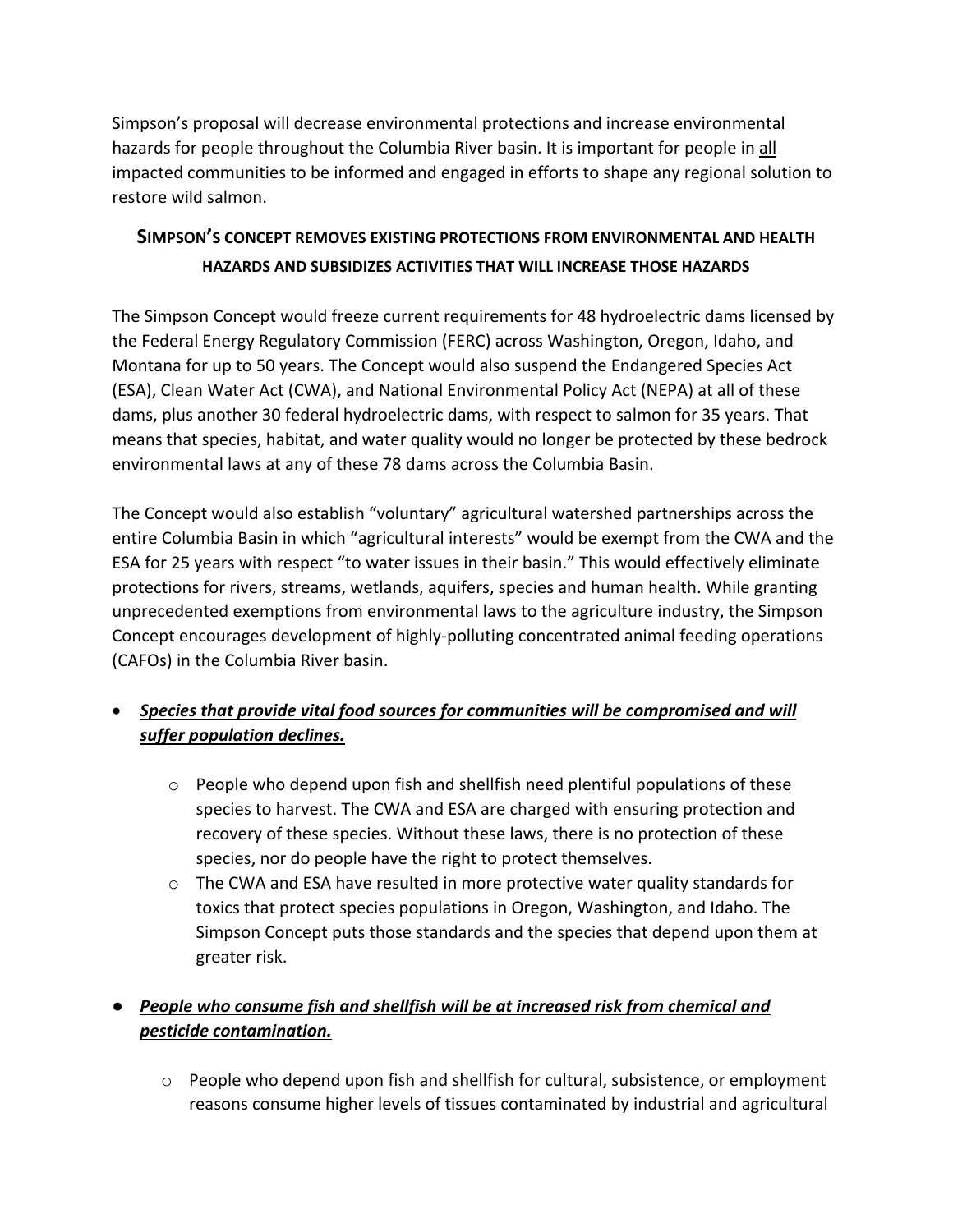chemicals and pesticides. Some fish species, such as carp, sturgeon, and lamprey, are particularly dangerous because of their accumulation of chemicals and pesticides. Other species, such as salmon, are regularly consumed at very high levels, and continuous dietary exposure magnifies human health risks. By eliminating the applicability of the CWA and ESA to agriculture, it is likely that the Simpson Concept would increase toxic contamination of fish and shellfish.

 $\circ$  Mercury—a known neurotoxin—in fish tissue poses a hazard to fish consumers. In the Willamette River basin, the Oregon Department of Environmental Quality (DEQ) and EPA have determined—in a Clean Water Act‐required clean‐up plan—that mercury levels from agricultural runoff must be reduced by 88 percent to protect human health and meet water quality standards established to protect those who consume large amounts of fish. In addition, this same Total Maximum Daily Load ("TMDL") clean‐up plan finds that dams in the Willamette basin produce low oxygen conditions that encourage the methylation of mercury, thereby increasing its toxicity. By suspending the CWA with regard to agriculture, the Simpson Concept could limit the ability of DEQ to control agriculture's contribution of mercury contamination to Willamette River fish.

#### ● *Public drinking water and private wells will be degraded.*

 $\circ$  Public drinking water and private wells are degraded by a range of pollution sources, including agriculture. While groundwater wells are not covered by the CWA, they are frequently contaminated by liquid and solid wastes from industrial and municipal NPDES‐permitted sources. In addition, the lack of enforcement ability for nutrient management plans will increase leaching of nutrient pollution to groundwater. The Simpson Concept would likely reduce existing regulation of agricultural sources of drinking water contamination.

#### ● *Pollution from industrialized agriculture will increase.*

- $\circ$  Suspension of the CWA with regard to agriculture would preclude use of this law to ensure human health protection from toxics through water quality standards, TMDL clean‐up plans, NPDES discharge permits, and nonpoint source controls for farmers expressed as best management practices ("BMPs").
- $\circ$  Agriculture is a common source of nutrient pollution—from fertilizer use and lack of streamside buffers that filter pollution—that results in increasingly more frequent hazardous algal blooms ("HABs") in public waters where people recreate. Lower income people are often more dependent upon such waters.
- $\circ$  Under the CWA, the Environmental Protection Agency issues a pesticide general permit that covers pesticide discharges on federal and tribal lands. This permit, in turn, has restrictions due to the ESA that apply to significant portions of Washington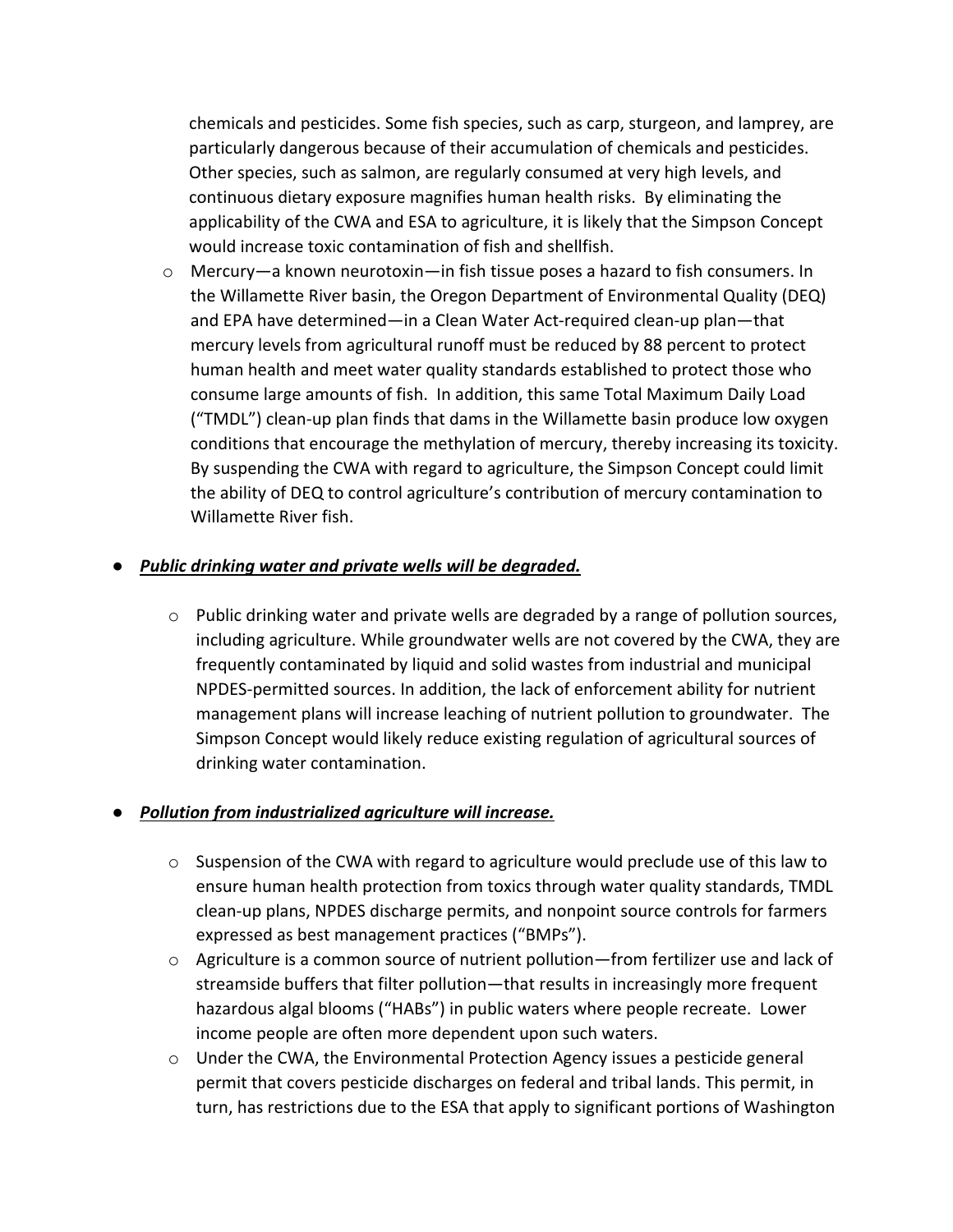and Idaho, along with smaller portions of Oregon, because these pesticides threaten a range of threatened and endangered species. Under the terms of the Simpson Concept, this permit and its protections for people and species may be voided.

o Irrigation districts that provide water for agriculture must comply with CWA discharge permits that are intended protect human health and salmon when they discharge toxic herbicides into irrigation canals. The Simpson Concept would likely exempt these polluters across the entire Columbia River basin.

#### ● *Agricultural workers and their families will lose necessary safeguards and protections.*

- $\circ$  Agricultural workers often have inadequate protections, are exposed to agricultural chemicals, and may bring the chemicals home to their families. Any increase of chemical allowed by the broad exemptions to the CWA in the Simpson Concept would very likely increase exposure to these at‐risk populations.
- $\circ$  The CWA protects all human uses of waters even if they were not intended for human use. For example, it requires protection of water quality in irrigation ditches if people are using them – for washing and/or recreation – because they have no other source of water. This protection will likely be compromised under the Simpson Concept.

### ● *Highly polluting Confined Animal Feeding Operations (CAFOs) will be increased and subsidized at taxpayer expense.*

- o Confined animal feeding operations (CAFOs), such as mega‐dairies, contribute to groundwater nitrate (that causes "blue baby syndrome") and pathogen contamination in rural communities that are often dependent on well water as their sole source of water by overapplication of waste on fields. Promoting CAFOs will increase the risk of exposures for communities that are often socio‐economically disadvantaged, communities of color, or disenfranchised where impacted residents may not be able to access or afford well testing or alternative sources of clean drinking water.
- o Encouraging mega‐dairies will result in increased exposure of workers and rural residents to antibiotic‐resistant pathogens when CAFO water and air pollution carry bacteria into the surrounding environment. CAFOs routinely feed livestock medically important antibiotics to prevent disease in crowded, stressful confinement conditions, a practice known to breed antibiotic‐resistant bacteria.
- o The Simpson Concept's promotion of CAFOs will strain already limited water resources. For example, mega‐dairies' attempts to use the stock watering exemption in Oregon water law—the proposed Easterday Day dairy with 30,000 cows has a water footprint the size of the City of Bend—are in areas of declining and